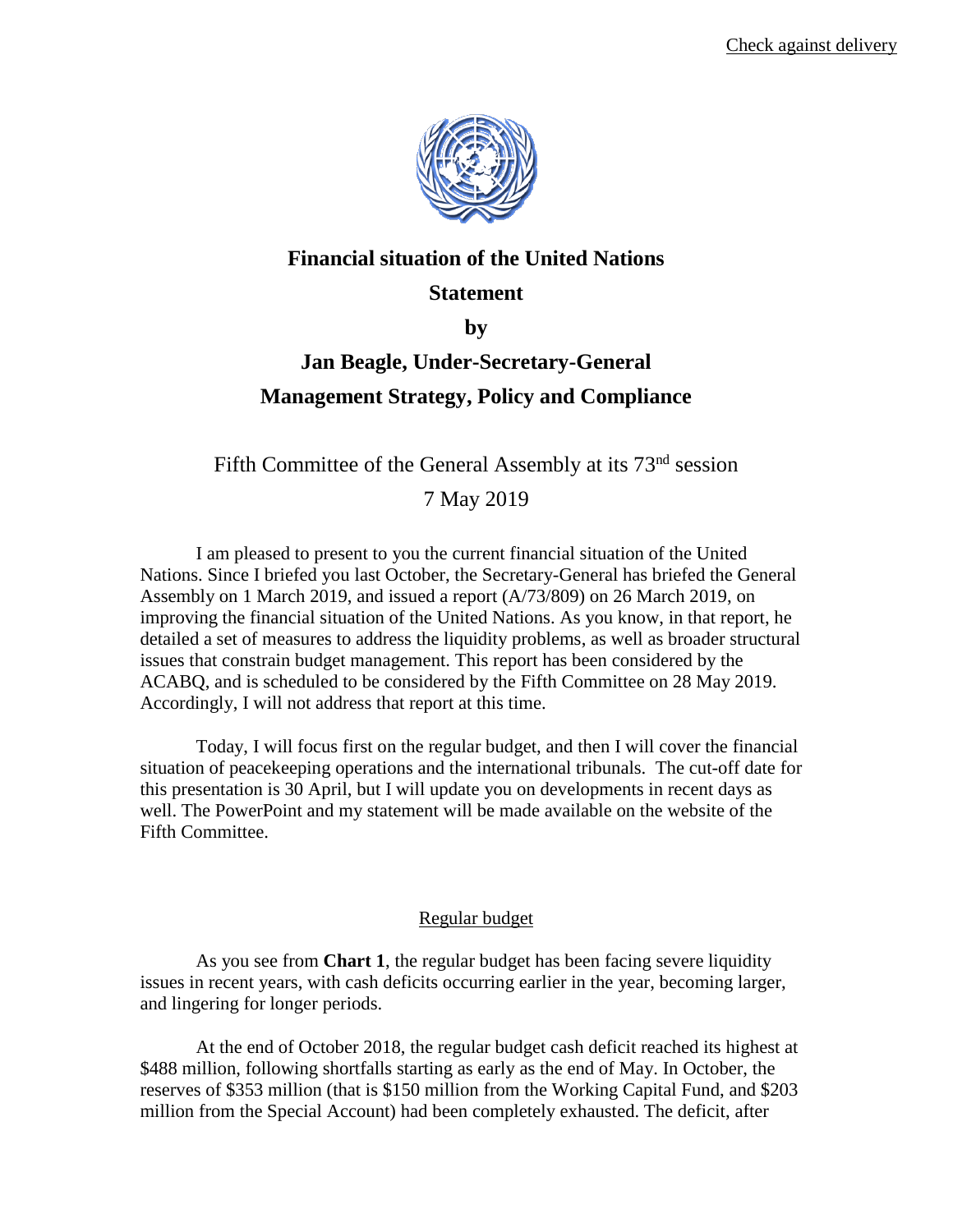taking into account these reserves, was \$135 million. This was covered by borrowing from the accounts of closed peacekeeping operations.

**Chart 2** shows the cash resources available as at 31 December 2017 and 2018, and as at 30 April 2018 and 2019. At the end of 2018, the regular budget cash shortfall was \$323 million. The cash position had improved to \$484 million by 30 April 2019, as a result of the contributions from Member States in the first quarter of the year.

**Chart 3** summarizes the status of regular budget assessments as at 31 December 2017 and 2018, and 30 April 2018 and 2019. In 2019, assessments were issued at a level of \$2.85 billion, that is \$362 million above the level in 2018. Payments received by 30 April 2019 totalled \$1.7 billion. Unpaid assessed contributions at 30 April 2019 amounted to \$1.7 billion, higher than one year ago by \$146 million.

As seen in **Chart 4**, 152 Member States had paid their regular budget assessments in full by the end of 2018, seven more than at the end of 2017. I would like to thank those 152 Member States which are listed in **Chart 5**.

Moving on to **Chart 6**, as at 30 April 2019, 89 Member States had paid their assessments to the regular budget in full, one more than at the same date last year. I would note that since the cut-off date, China and Uzbekistan have paid in full.

Next, **Chart 7** provides an overview of the unpaid regular budget assessments as of 30 April 2019, indicating the largest contributions outstanding.

#### Peacekeeping operations

As you know, peacekeeping has a different financial period from the regular budget, running from 1 July to 30 June rather than the calendar year. Assessments are issued separately for each operation; and, assessment letters are issued for different periods throughout the year, depending on the expiration of the mandates of the individual missions.

As seen in **Chart 8,** the total amount outstanding for peacekeeping operations at the end of 2018 was \$1.5 billion. By 30 April 2019, new assessments had been issued at a level of \$3.3 billion, and payments received amounted to \$2.7 billion. As of 30 April 2019, \$2.1 billion was outstanding. This includes unpaid assessments of \$205 million for MONUSCO, which was very recently assessed on 5 April 2019.

**Chart 9** provides an overview of outstanding amounts by peacekeeping operation. As seen in the chart, the \$2.1 billion outstanding as at 30 April comprises \$1.7 billion owed for active missions and \$414 million for closed missions. For active missions, out of \$1.7 billion, \$1.1 billion relates to 2019 assessments, while \$562 million relates to assessments in 2018 and prior.

As shown in **Chart 10**, at 31 December 2018, 45 Member States had paid all peacekeeping assessments in full. That was an improvement on 2017.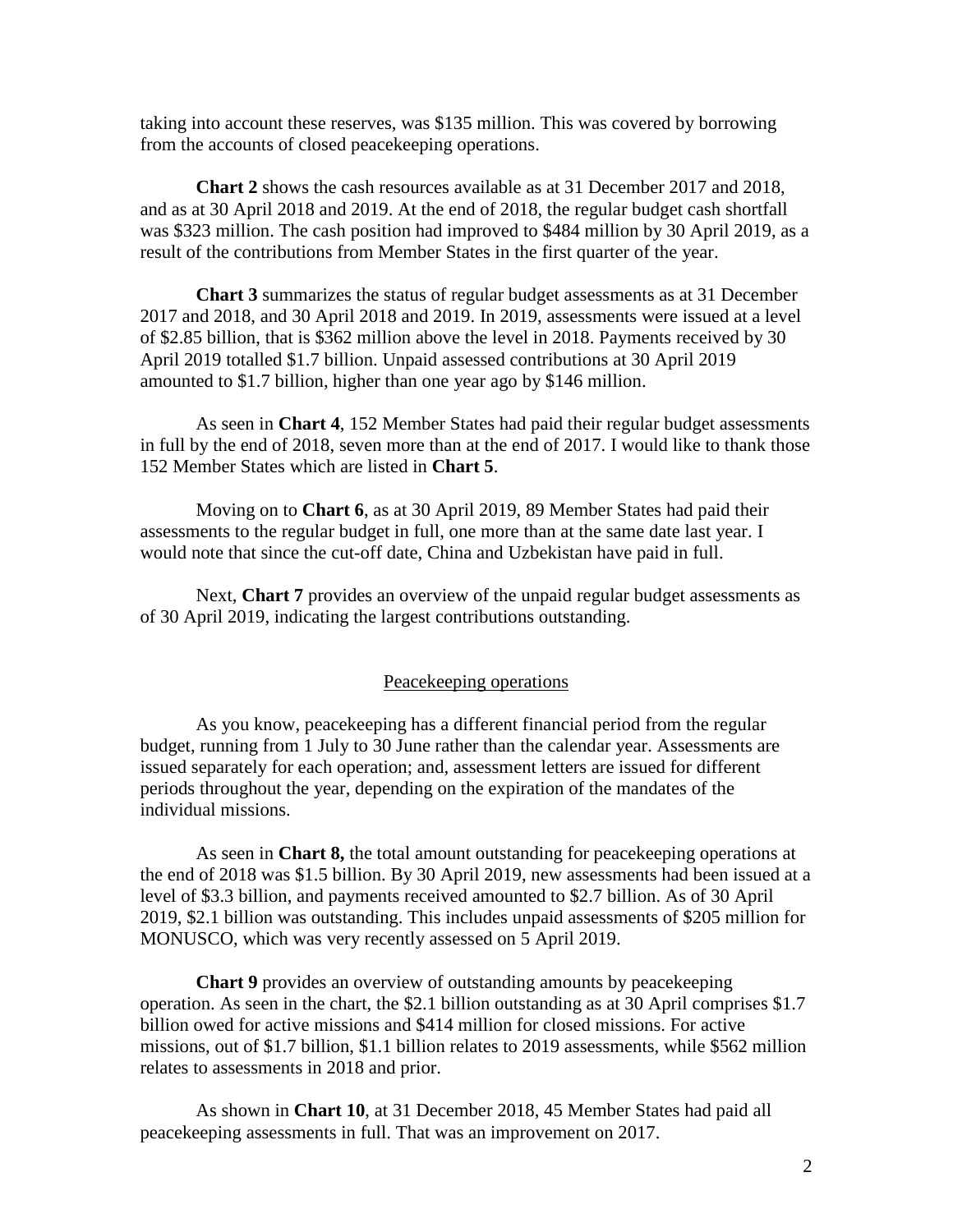**Chart 11** shows the data as of 30 April 2019. 45 Member States had paid all peacekeeping assessments in full, seven more than at the same time last year. Since the cut-off date, Italy and Jamaica have also paid all peacekeeping assessments in full. I would like to pay tribute to these Member States for their efforts.

**Chart 12** shows the breakdown of unpaid peacekeeping assessments as of 30 April 2019, with the largest contributions outstanding. I would note that payments were received from the United Kingdom after the cut-off date.

Although the total cash available for peacekeeping (including the reserve) at the end of 2018 amounted to \$1.45 billion, this amount is segregated in accordance with the General Assembly's decision to maintain separate accounts for each mission. The General Assembly has specified that no peacekeeping mission should be financed by borrowing from other active peacekeeping missions. The use of the Peacekeeping Reserve Fund is restricted to new operations and expansion of existing operations. **Chart 13** shows the breakdown of peacekeeping cash, which at the end of 2018 consisted of approximately \$1.28 billion in the accounts of active missions, \$23 million in closed missions accounts, and the Peacekeeping Reserve Fund with \$141 million.

As **Chart 14** shows, as at 30 April 2019, \$339 million was owed to Member States for troops and formed police units. For contingent-owned equipment claims, \$584 million was owed for active missions and \$86 million for closed missions.

Payments for troops/formed police unit costs are current for all missions up to January 2019 except MONUSCO, UNMISS, MINUJUSTH, MINUSMA and MINURSO. Contingent-owned equipment for active missions are current up to December 2018 except for MONUSCO, UNMISS, MINUJUSTH, UNSOS and MINURSO.

The next chart, **Chart 15**, shows the breakdown of the estimated overall amount owed for troop and formed police units and for contingent-owned equipment by Member State as at 30 April 2019.

The Secretary-General is committed to meeting obligations to Member States providing troops and equipment as expeditiously as possible, as the cash situation permits. I would like to reassure you that we monitor the peacekeeping cash flow situation continuously, and attach high priority to maximize the quarterly payments based on the available cash and data. To do so, we depend on Member States meeting their financial obligations in full and on time, and also on the expeditious finalization of MOUs with contingent-owned equipment contributors.

#### International Tribunals

Moving on to international tribunals, **Chart 16** provides details on the situation of the Tribunals. As seen in the chart, the total contributions outstanding for the Tribunals as of 30 April 2019 was \$90 million. This includes amounts outstanding for ICTR, which